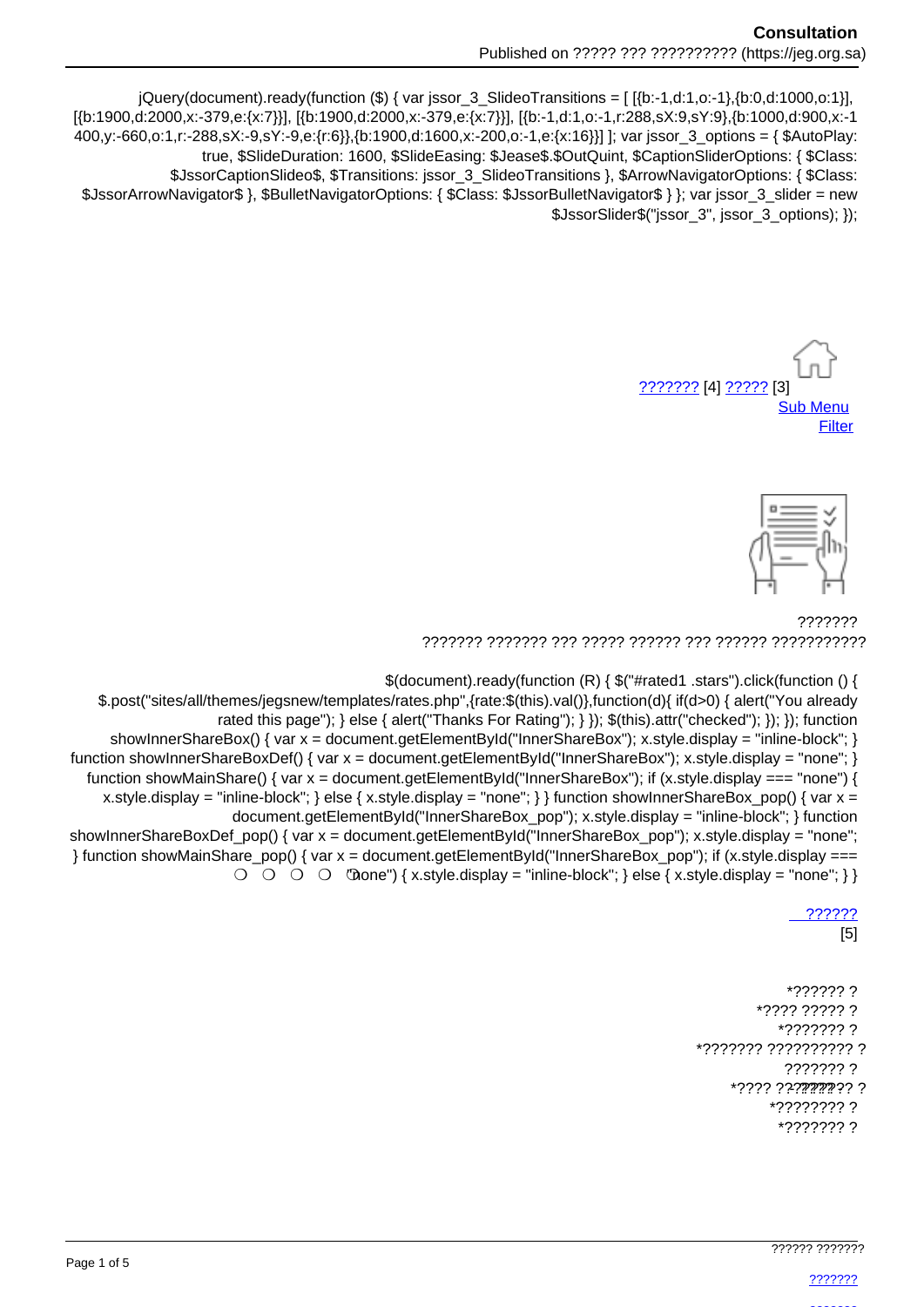\*???? ????? ???? ???? ?? ?????? ?? ?

## ????? ????? ???? ???? ?? ?????? .?

?????

 $\overline{\phantom{a}}$ 

????? ?? ???? ?????

222 22222

?????????

???? C2C (?????)

777777 7777777 777777777

???????

???? ??????? (????? )

22222 2222222

???????

777777 777777

2222222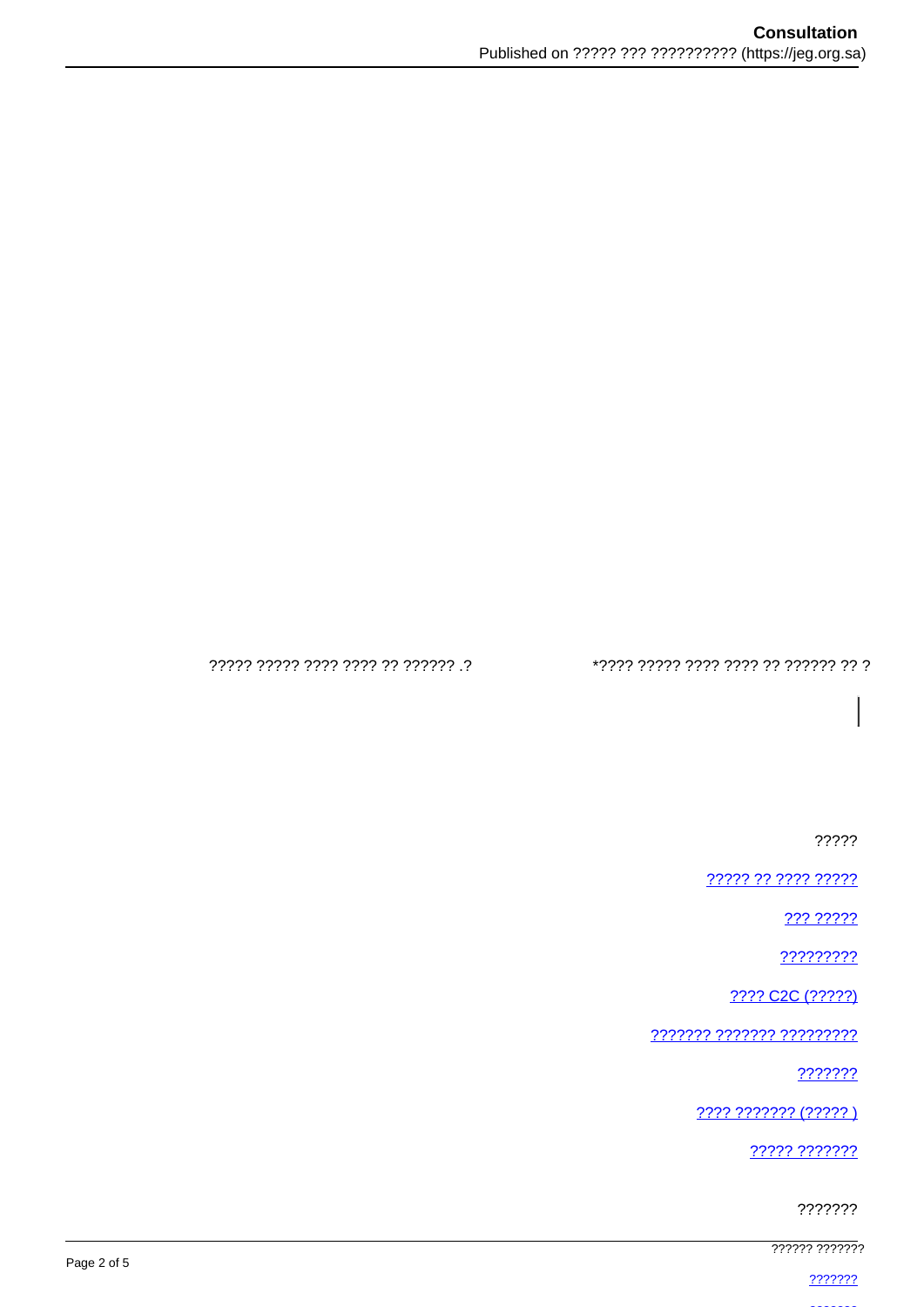<u> ???? ????? ????????? ???????</u>

22222222 222222222

????????? (????? )

????? ????????

222222 22222222

????????

???? ???? ??? (????? )

?????? ???????

???? ???????

?????

77777 777777 77777 77777 7777

????? ???? ???????

77777 777777 777777 7777777

????? ????????? ????????

22222 22222 22222222

77777 777777777 7777777

77777 77777777 7777777

?????

???? ?????

2222.222

?????

??????? ??????????

????????? ??????????

?????? ???????

22222 22222222

?????? ????????

????? ?????

????? ???????

777777 7777777

2222222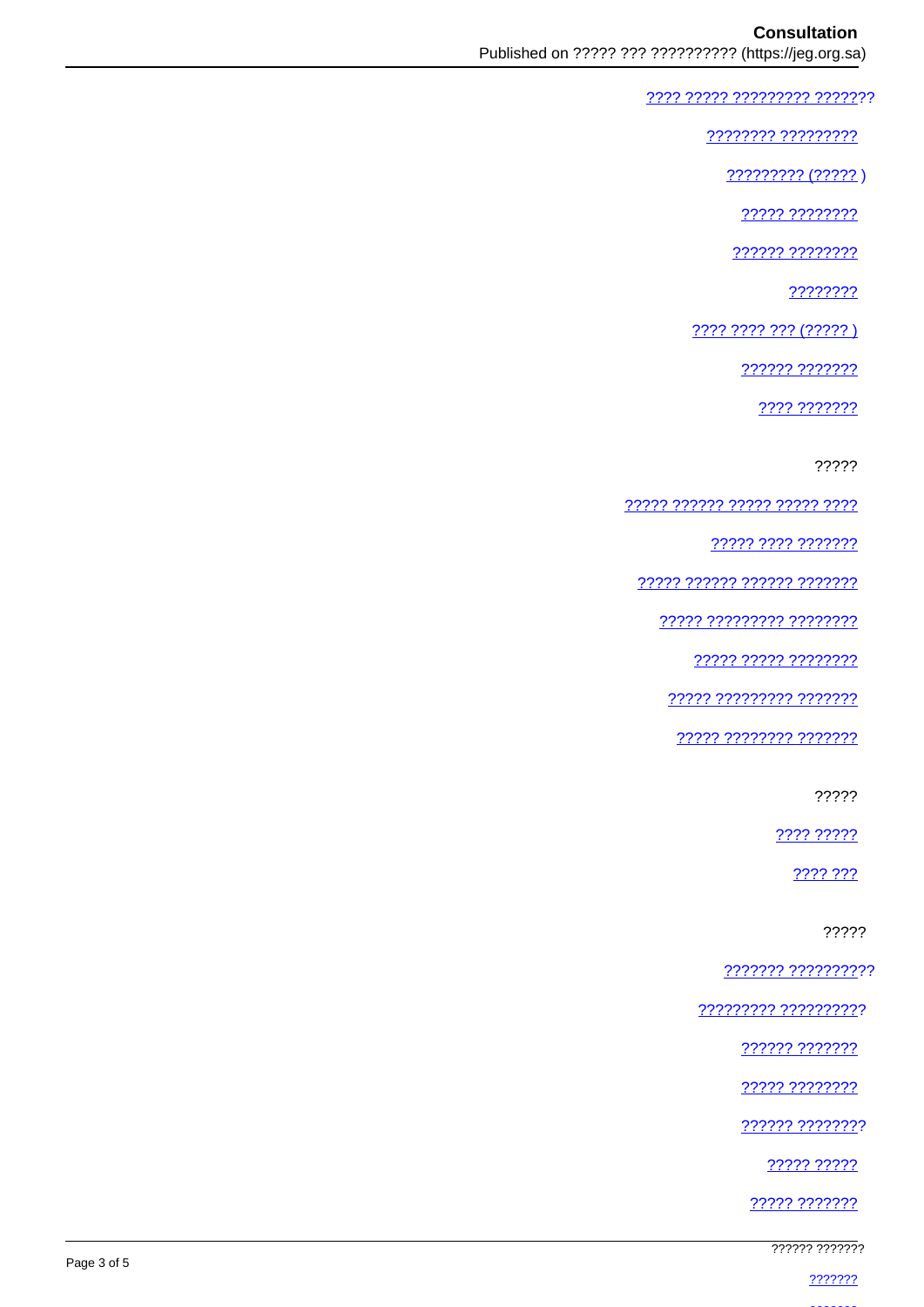## [????????? ??????](/consultation#)

??????

**[English](https://jeg.org.sa/)** 

[???????](https://jeg.org.sa/?q=ar)

??????? ??

**?????** 

[???????](https://jeg.org.sa/?q=ar/void%280%29)

[???????](https://jeg.org.sa/?q=ar/void%280%29)

[???????? ?????](https://jeg.org.sa/?q=ar/page/4)

[???????? ??????](https://jeg.org.sa/?q=ar/page/3)

?[???????? ????](https://jeg.org.sa/?q=ar/void%280%29)



?????????? ??? ????? 2018 © ?????? ?????? ????

https://jeg.org.sa/?q=ar/consultation **Source URL:** 

## **Links**

[1] https://jeg.org.sa/?q=ar/findpartner/home [2] https://jeg.org.sa/?q=ar/sme/7/details [3] https://jeg.org.sa [4] https://jeg.org.sa/?q=ar/services

??????? ??????